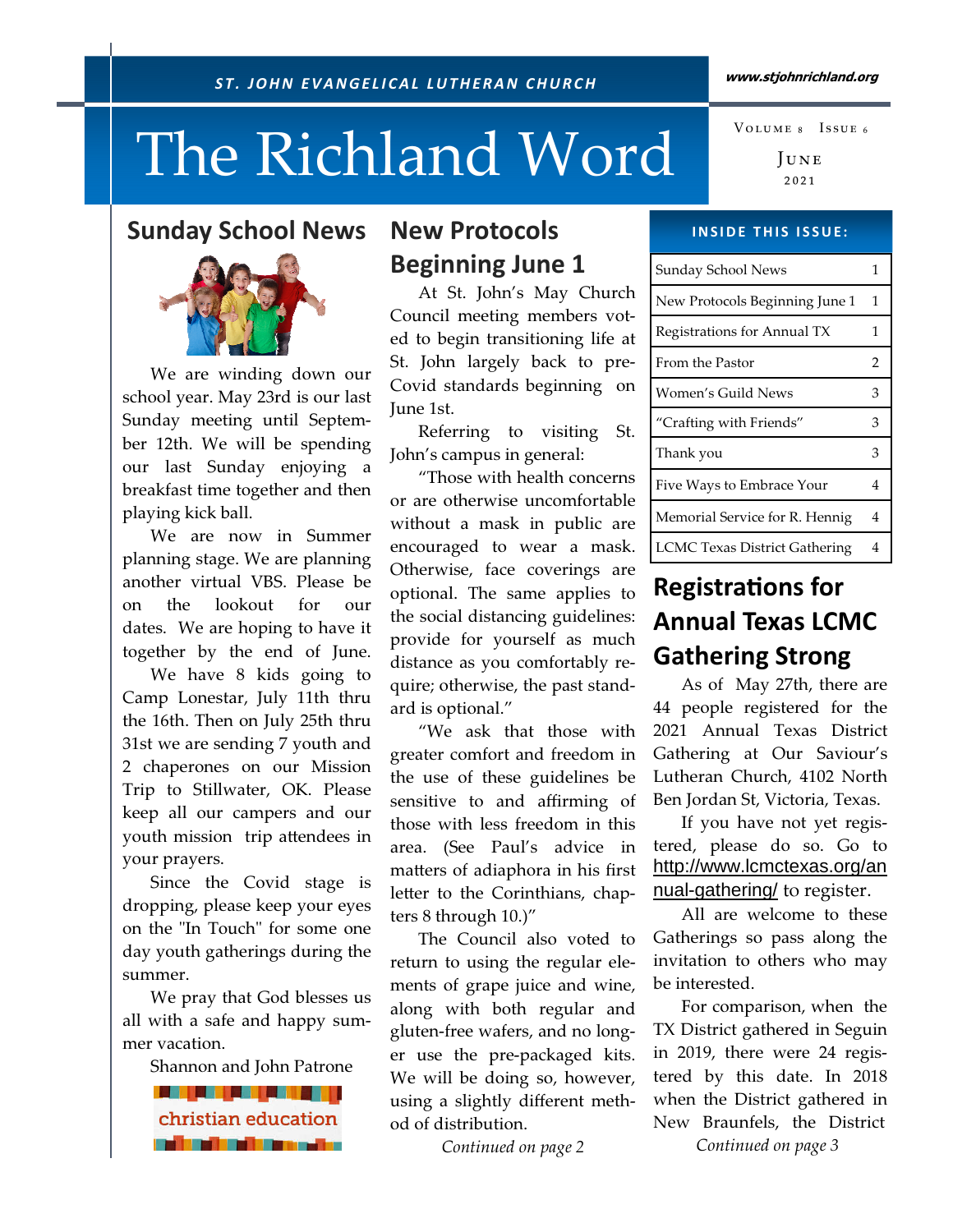#### $P_{\text{AGE 2}}$  Vo

## From the Pastor

 It's been a long haul---over a year! But we haven't lost a single member of our church due to the virus! Quite a few got the virus, before the vaccines were available, and a few are still fighting weaknesses caused by the virus. But no fatalities. And this is especially impressive given the fact that a large majority of our active congregation is 55 years of age and older. So, just from the fact that we lost no members from the pandemic I am very grateful.

 I want to thank all members of St. John who, beginning on June 14th of 2020, consistently

#### "New Protocols…"

- continued from p. 1

 Beginning on June 6th, those who wish to partake of the sacrament of the Altar will be invited to come forward, and ushered into the center aisle, to come forward to the chancel and there be served the elements by the pastor and an assistant, both wearing a face covering and gloves. After receiving the elements, communicants will return to their pews using the side aisles. After these have communed, the pastor and his assistant will commune those unable to come forward. Infants and children that parents would like to receive a blessing may be brought forward as well, and the pastor will say a brief prayer asking God's blessing upon each one.

and, without undue complaint, complied with the standards and protocols established by St. John's Church Council, in response to the threat of a deadly virus unprecedented in our generation. The whole country struggled to navigate through the challenges produced by Covid-19, but by God's grace, and many prayers, effective vaccines were developed, and as more and more people (that are eligible) are vaccinated, the threat of the spread of this dangerous and unpredictable virus continues to lessen.

 As we enter a long-awaited summer with the relaxation of

 Besides these changes in the worship service, beginning in July we will return to reading responsively the Psalm, when a psalm is our Second Reading, and beginning in August, we will return to singing more worship songs and more verses of the songs/hymns that we sing. Also, beginning June 6th, individuals will no longer be required to exit the sanctuary at the conclusion of the worship service, but instead will be free to remain after the service for as long as they wish, for prayer, conversation, counsel, or simply continued reflection.

 In the Parish Hall, essentially we are returning to pre-Covid expectations and practices. The Parish Hall will be available for use as it was formerly: for education and learning, for fellowmany of the restrictions that have been in place for many months, may we take advantage of this time to, with humility and gratitude, resubmit and re-commit our lives to the agenda and purposes and plan of God, for all those who would live as His children, through His Son, Jesus Christ. For as the apostle Paul reminds us in 2 Corinthians 6:2,

 "Behold, now is the favorable time; behold, now is the day of salvation."

 Looking forward to "seeing more of you" in worship beginning June 6th!

- Pastor Todd

ship and refreshment, for special times of prayer and worship, for member family gatherings and celebrations, and for larger meetings, gatherings, and events.

 For a complete description of St. John's new protocols beginning June 1st, please visit our website:

#### **www.stjohnrichland.org**

 On your pc, click the red "Covid-19 update" at the top, or, if on a mobile device, go down towards the middle of the page and press "HERE" above the gold, red, blue, brown, and white "Sunday School" graphic.

> ST. JOHN EVANGELICAL **LUTHERAN CHURCH**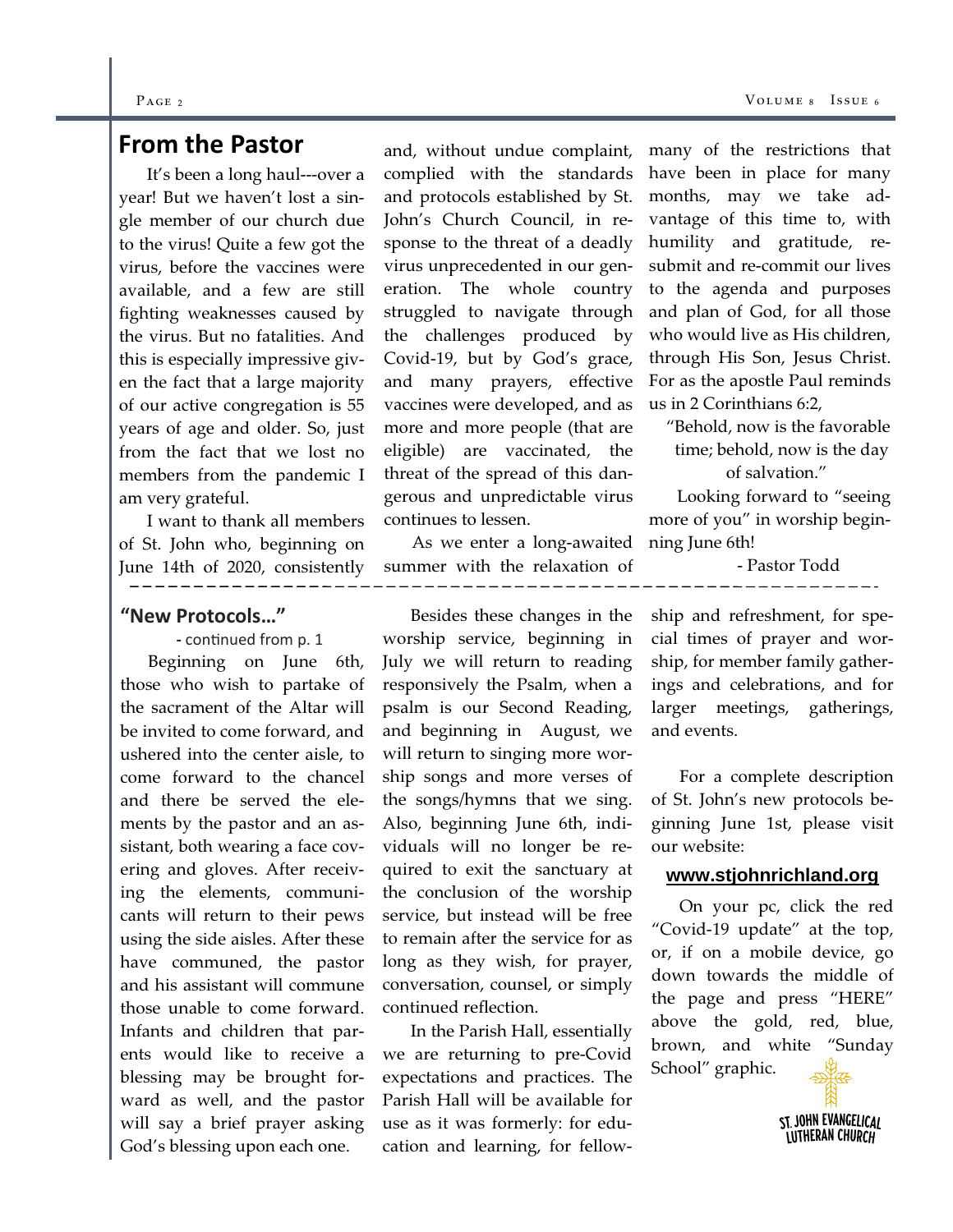#### Crafting  $w/$  Friends Women's Guild News

The Women's Guild met on May 16 and discussed many things including the 2021 budget, approved by those present, plus the distribution of various funds. Funeral luncheon ministry was also discussed.

 The Pfolk Pfest was discussed at length, including ideas from a group of volunteers who had met together earlier to discuss some possible new directions for the Pfest. This group will meet again and present their suggestions to the Guild at the Guild's next meeting on Sunday, June 13. It was decided to wait to do planning for the auction related to Pfolk Pfest until after this meeting.

 The agenda for the meeting on June 13th is as follows:

- 1) Welcome and call meeting to order. Need volunteer to oversee time of 1 hour.
- 2) Prayer
- 3) Offering
- 4) Minutes from May 16, 2021 meeting
- 5) Treasure Report
- 6) OLD BUSINESS:
	- Pfolk Pfest 2021 receive update from the committee meeting
	- Funeral Ministry Group

 - Spring/Summer Event – Church-wide July event proposed at April Mtg.

7) Meeting Adjourned

 Watch for more information about Pfolk Pfest available later this summer.

 Crafting with Friends and "The Charms" (our girls group ages 6-16) are back in action! We met in May and planned our projects for now.

 We will be making Christmas stockings, many of them, and if any of you want to cut out or even sew together these stockings, let Sandy Brunton know.

 We are also making Christmas ornaments, lovely ones which some will be sold at the Pfolk Pfest in October.

 Other projects will be considered such as Prayer Shawls, additional blankets for Hospice Patients at Seton Hospital plus baby blankets as well.

 The group has a quilt ready to raffle off during the Pfolk Pfest auction thanks to Shirley Minzenmayer for donating the quilt top. Raffle tickets will go on sale in July.

 The group is accepting donations of fabric, ribbon, buttons and new thread. "Crafting with Friends" will meet next on Saturday, June 19th at 10am. Feel free to contact any crafter and consider attending our next gathering.

#### Sandy Brunton & Miriam Hees



## Thank You

How to you say thank you for so many kindnesses shown during our recent illness and recovery?

 A sincere "Thank You" for all the prayers, calls, food, cards and flowers sent..

 We thank God for our recovery and for your love and care.

> In Christian Love, Milton & Joyce Koch



### "Registrations for..."

- continued from p. 1 had 31 registered by this date. Both years there were approximately 300 in total attendance at the event. District leaders are excited to have a good early registration response and are anticipating an excellent turn-out for this yearʹs Gathering!